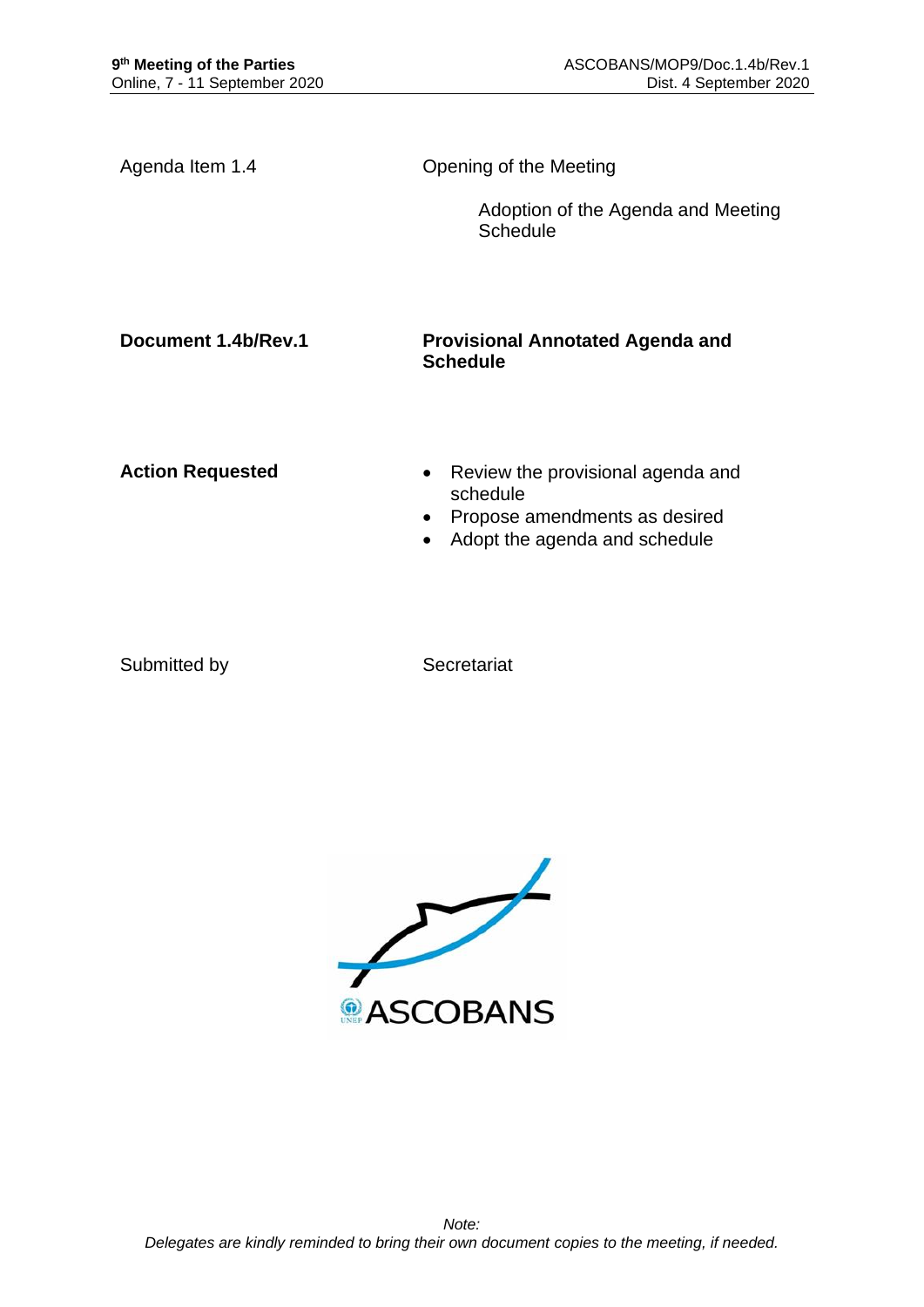## **Secretariat's Note**

In Revision 1, the resolution number has been corrected in the description under agenda item 6.2.5. Documents column has been updated, including a few new information documents.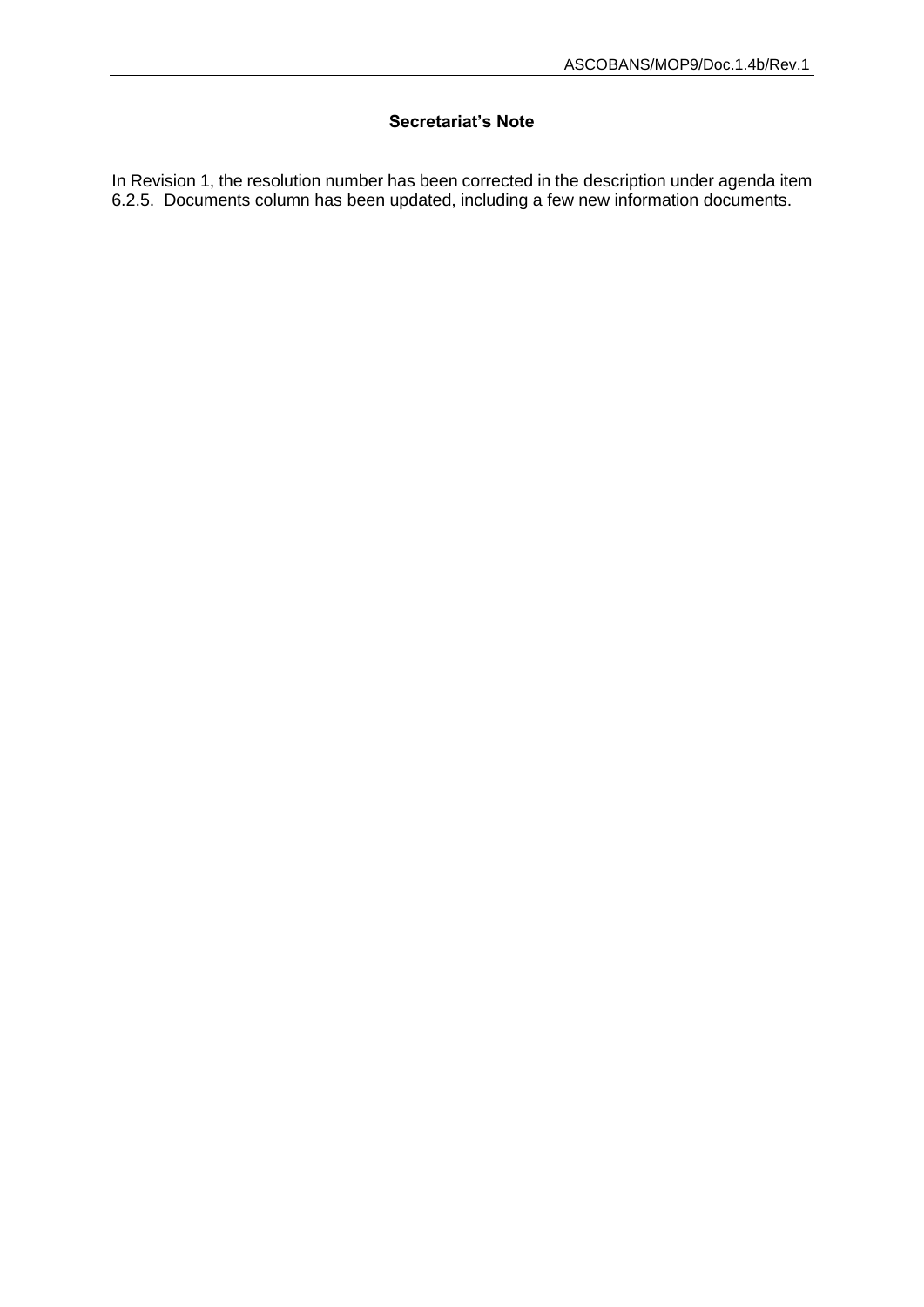

## **PROVISIONAL ANNOTATED AGENDA AND SCHEDULE**

| <b>Time</b>              |      | <b>Agenda Item</b>                                                                                                                                                                                                                                                                                                                                                        | <b>Presenter /</b><br>Lead | <b>Documents</b>                                                                                       | <b>Expected</b><br><b>Outcomes</b>                        |
|--------------------------|------|---------------------------------------------------------------------------------------------------------------------------------------------------------------------------------------------------------------------------------------------------------------------------------------------------------------------------------------------------------------------------|----------------------------|--------------------------------------------------------------------------------------------------------|-----------------------------------------------------------|
|                          |      | Day 1 - Monday, 7 September 2020                                                                                                                                                                                                                                                                                                                                          |                            |                                                                                                        |                                                           |
| $10:00 -$<br>12:00       |      | <b>Heads of Delegation Meeting</b><br>Open only to Heads of Delegations of the Parties.<br>Online link will be sent to Heads of Delegations.                                                                                                                                                                                                                              | <b>Host Country</b>        |                                                                                                        |                                                           |
| 12:30                    |      | Online session will be opened. Meeting link will be sent to<br>registered participants in advance. Participants can log in<br>anytime between 12:30 and 13:00 CEST for a "coffee room",<br>while checking video and audio connections                                                                                                                                     |                            |                                                                                                        |                                                           |
| 13:00                    | 1.   | <b>Opening of the Meeting</b><br>The Meeting will be opened by the Chairperson of the Advisory Committee at 13:00 on Monday, 7 September 2020.                                                                                                                                                                                                                            |                            |                                                                                                        |                                                           |
| 13:00-15:00 incl. breaks | 1.1. | <b>Welcoming Addresses</b><br>The Secretariat will brief the Meeting about the special<br>arrangements for this online meeting. Philippe De Backer,<br>Minister in charge of the North Sea, Belgium, will welcome<br>participants, followed by opening remarks of Amy Fraenkel,<br>Executive Secretary of CMS and ASCOBANS.                                               |                            |                                                                                                        |                                                           |
|                          | 1.2. | <b>Rules of Procedure</b><br>The Chair of the Advisory Committee will draw the Meeting's<br>attention to the Rules of Procedure. The Rules of Procedure<br>adopted at the 7 <sup>th</sup> Meeting of the Parties remain in force unless<br>an amendment is called for. The Secretariat will present a draft<br>annex to the Rules of Procedure to cover virtual meetings. | Sami Hassani               | Doc.1.2 ROP<br>Doc.1.2b/Rev.1<br>Annex to the ROP<br>(operating<br>procedures for<br>virtual meetings) | <b>Rules of Procedure</b><br>confirmed, annex<br>adopted. |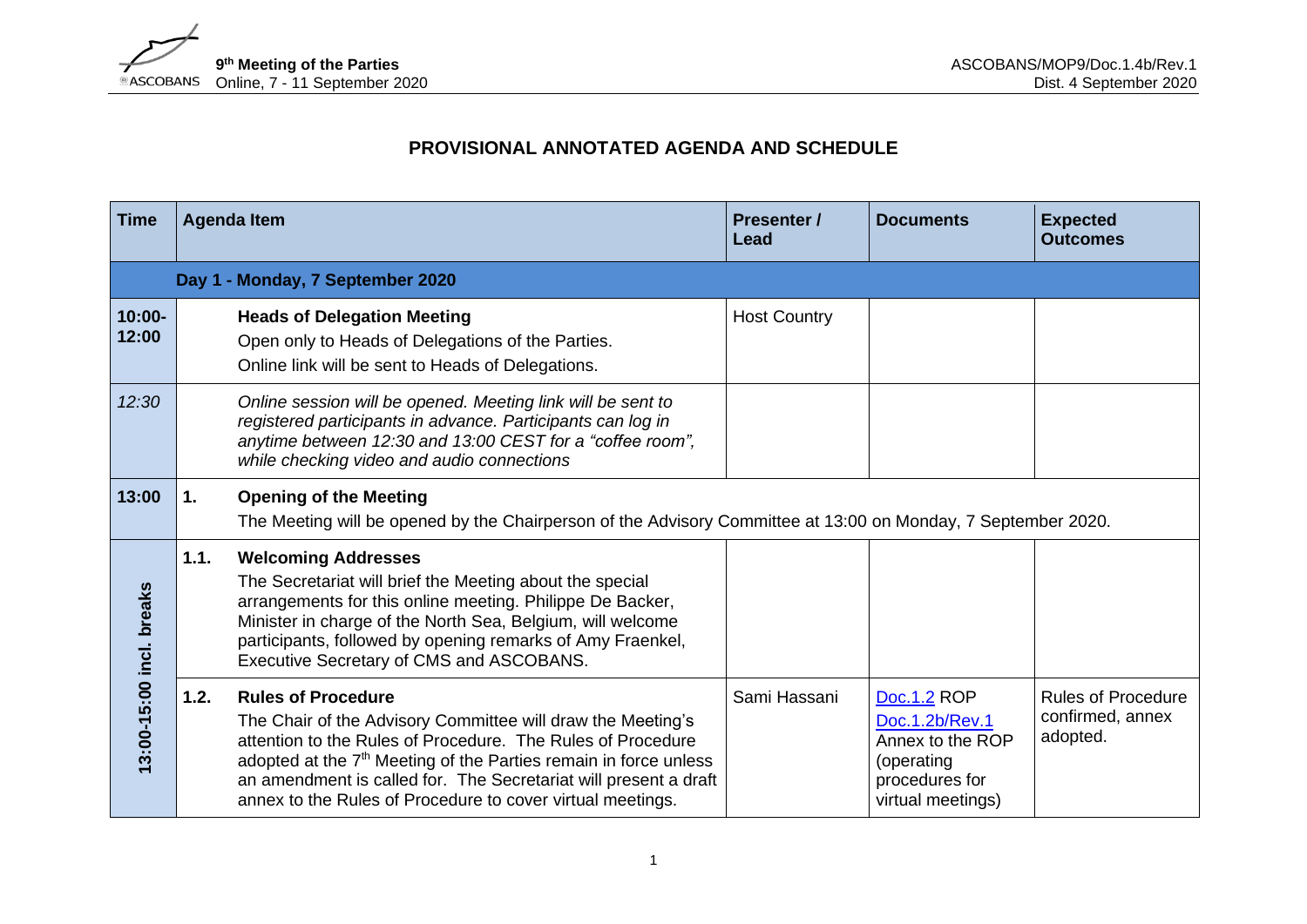9<sup>th</sup> Meeting of the Parties<br>
®ASCOBANS Online, 7 - 11 September 2020

| <b>Time</b>             | <b>Agenda Item</b> |                                                                                                                                                                                                                                                                                                                                                                                                                                      | <b>Presenter /</b><br>Lead | <b>Documents</b>                                                                                                                                 | <b>Expected</b><br><b>Outcomes</b>                                                                 |
|-------------------------|--------------------|--------------------------------------------------------------------------------------------------------------------------------------------------------------------------------------------------------------------------------------------------------------------------------------------------------------------------------------------------------------------------------------------------------------------------------------|----------------------------|--------------------------------------------------------------------------------------------------------------------------------------------------|----------------------------------------------------------------------------------------------------|
| 3:00-15:00 incl. breaks | 1.3.               | <b>Election of Officers</b><br>The Chair of the Advisory Committee will request the Meeting to<br>elect a Chair and Vice-Chair from among the delegates of the<br>contracting Parties.                                                                                                                                                                                                                                               | Sami Hassani               |                                                                                                                                                  | Chair and Vice-<br>Chair elected.                                                                  |
|                         | 1.4.               | Adoption of the Agenda and Meeting Schedule<br>The Chair will invite the Meeting to review the Provisional<br>Agenda and Schedule and to make any proposals for<br>amendment prior to their adoption.<br>Late items and topics to be discussed under item 8 (Any Other<br>Business) may be suggested.<br>The establishment of working groups may be proposed.                                                                        | Chair                      | Doc.1.4a/Rev.1<br>Provisional Agenda<br>Doc.1.4b/Rev.1<br>Prov. Annotated<br>Agenda and<br>Schedule<br>Inf.1.4/Rev.1 List of<br><b>Documents</b> | Agenda adopted.<br>Schedule endorsed.<br><b>Working Groups</b><br>established, Chairs<br>selected. |
|                         | 1.5.               | <b>Credentials Committee</b><br>The Chair will invite Parties to nominate a chair and members<br>of a Credentials Committee for the purpose of reviewing the<br>original credentials of official delegations.                                                                                                                                                                                                                        | Chair                      |                                                                                                                                                  | Credentials<br>Committee<br>established.                                                           |
|                         | 2.                 | <b>Opening Statements</b><br>Delegates and observers will be given opportunity to make brief<br>statements (3 min.), if desired. However, since the Meeting is<br>taking place online, the Secretariat encourages submitting<br>written statements instead, which will be posted on the meeting<br>website.<br>All are kindly requested to submit any opening statements to<br>the Secretariat in writing in advance of the Meeting. | Chair                      |                                                                                                                                                  | Note taken.                                                                                        |
|                         | 3.                 | <b>ASCOBANS Outreach and Education Award 2020</b><br>The Secretariat will announce the winner of the 6 <sup>th</sup> Award. The<br>recipient will have an opportunity to address the Meeting.                                                                                                                                                                                                                                        | Secretariat                |                                                                                                                                                  | Winner of the award<br>announced.                                                                  |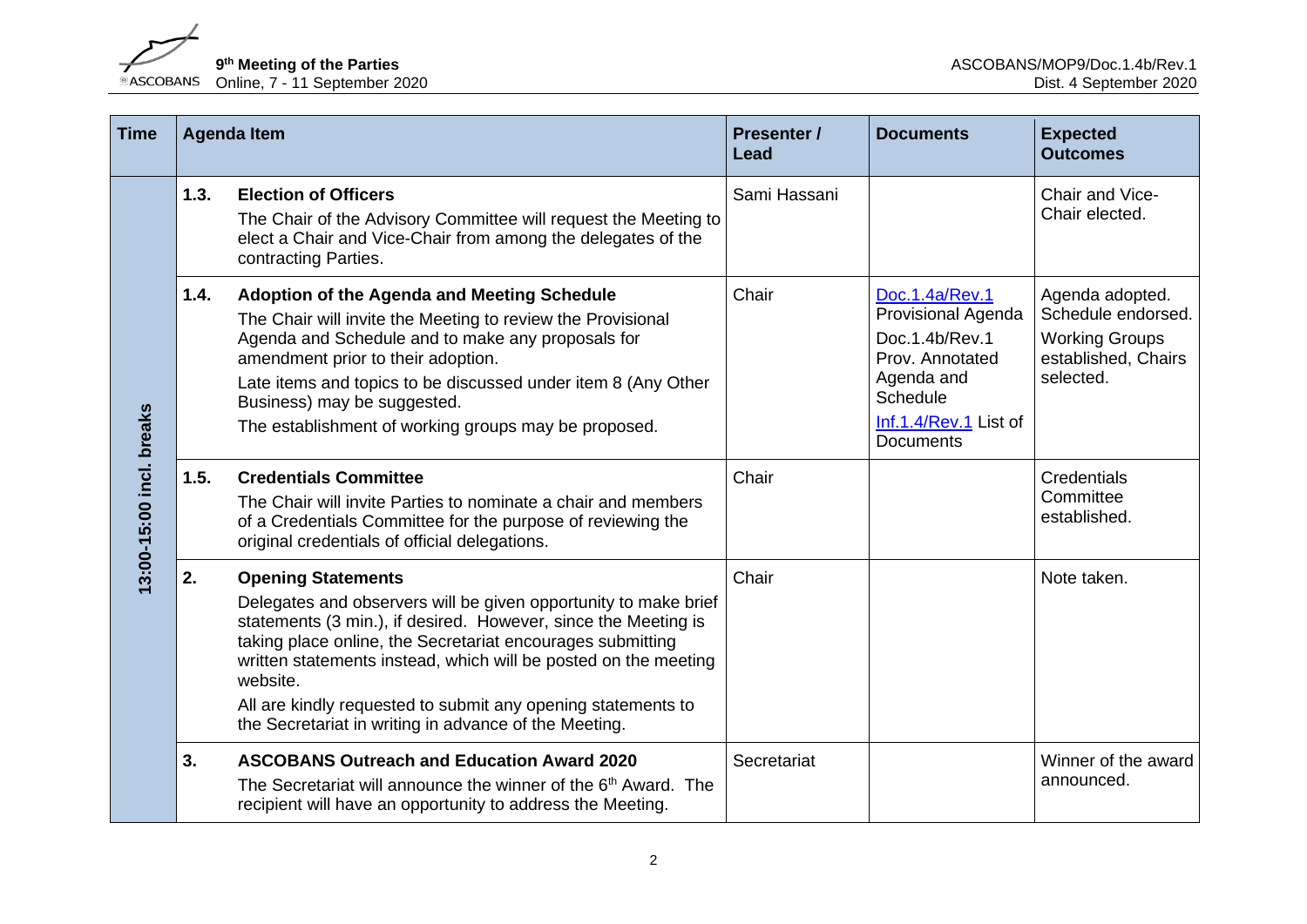9<sup>th</sup> Meeting of the Parties<br>
ASCOBANS Online, 7 - 11 September 2020

**th Meeting of the Parties** ASCOBANS/MOP9/Doc.1.4b/Rev.1 Online, 7 - 11 September 2020 Dist. 4 September 2020

| <b>Time</b>              | <b>Agenda Item</b> |                                                                                                                                                                                                                                                                                                                                       | <b>Presenter /</b><br>Lead       | <b>Documents</b>                                                                                                                                                   | <b>Expected</b><br><b>Outcomes</b> |
|--------------------------|--------------------|---------------------------------------------------------------------------------------------------------------------------------------------------------------------------------------------------------------------------------------------------------------------------------------------------------------------------------------|----------------------------------|--------------------------------------------------------------------------------------------------------------------------------------------------------------------|------------------------------------|
|                          |                    | <b>Break 10-15 min.</b>                                                                                                                                                                                                                                                                                                               |                                  |                                                                                                                                                                    |                                    |
| 15:00                    | 4.                 | <b>Reports</b>                                                                                                                                                                                                                                                                                                                        |                                  |                                                                                                                                                                    |                                    |
| 15:00-17:00 incl. breaks | 4.1.               | Report of the Chair and Vice-Chair of the Advisory<br><b>Committee</b><br>The Chair and Vice-Chair of the Advisory Committee will report<br>on the work of the Committee since the 8 <sup>th</sup> Meeting of the<br>Parties.                                                                                                         | Sami Hassani,<br>Penina Blankett | Doc.4.1 Evaluation<br>of Implementation<br>of the 2017-2020<br>Work Plan                                                                                           | Report noted.<br>Guidance given.   |
|                          | 4.2.               | <b>Report of the Secretariat</b><br>The Secretariat will report on its activities, progress made, and<br>difficulties encountered since the 8 <sup>th</sup> Meeting of the Parties.                                                                                                                                                   | Secretariat                      | Doc.4.2 Report of<br>the Secretariat                                                                                                                               | Report noted.<br>Guidance given.   |
|                          | 4.3.               | <b>National Reports of ASCOBANS Parties</b><br>The Secretariat will present a summary of the national reports<br>submitted for data of 2016 - 2019.<br>The Chair will invite Parties to give brief reports (5 min.) on<br>major successes and challenges in their implementation of the<br>Agreement and cooperation with each other. | Secretariat<br><b>Parties</b>    | Inf.4.3 Summary<br>Compilation<br>NR.1 Finland<br>NR.2 United<br>Kingdom<br>NR.3 Belgium<br>NR.4 Denmark<br>NR.5 Netherlands<br>NR.6 Germany<br><b>NR.7 France</b> | Reports noted.                     |
|                          | 4.4.               | <b>Reports from Non-Party Range States</b><br>The Chair will invite representatives of Non-Party Range States<br>to give brief reports (5 min.) on their conservation activities<br>relating to small cetaceans.<br>All are kindly invited to submit any progress reports to the<br>Secretariat in writing in advance of the Meeting. | Non-Party Range<br><b>States</b> |                                                                                                                                                                    | Note taken.                        |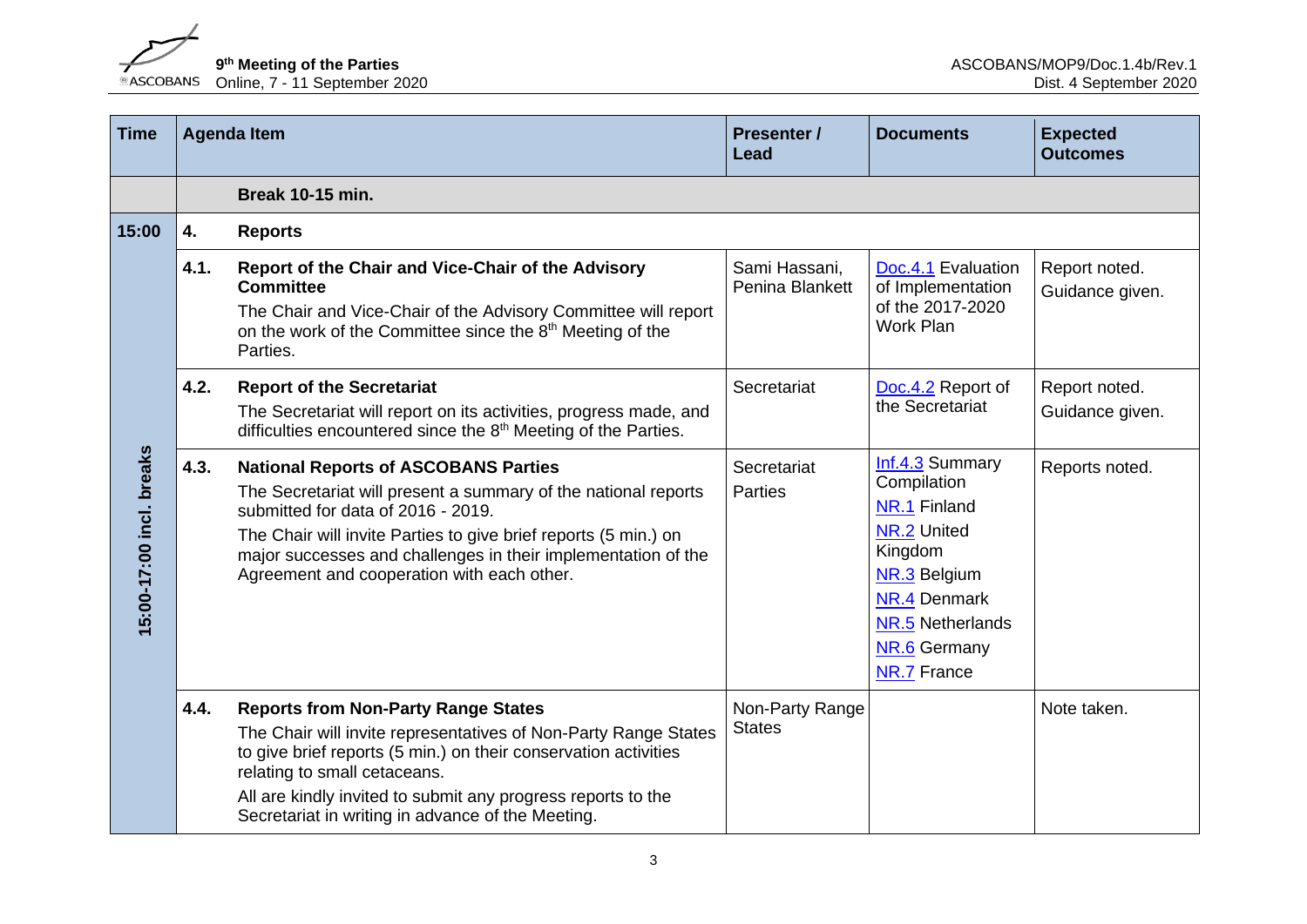

| <b>Time</b> |                                          | <b>Agenda Item</b>                                                                                                                                                                                                                                                                                                                    | <b>Presenter /</b><br>Lead | <b>Documents</b>                                                                  | <b>Expected</b><br><b>Outcomes</b> |  |  |
|-------------|------------------------------------------|---------------------------------------------------------------------------------------------------------------------------------------------------------------------------------------------------------------------------------------------------------------------------------------------------------------------------------------|----------------------------|-----------------------------------------------------------------------------------|------------------------------------|--|--|
|             | 4.5.                                     | <b>Reports from Observer Organizations</b><br>The Chair will invite representatives of observer organizations<br>to give brief reports (5 min.) on their conservation activities<br>relating to small cetaceans.<br>All are kindly invited to submit any progress reports to the<br>Secretariat in writing in advance of the Meeting. | Observer<br>Organizations  | Inf.4.5a UNEP<br>Inf.4.5b<br><b>ACCOBAMS</b><br>Inf.4.5c HELCOM<br>$Inf.4.5d$ IWC | Note taken.                        |  |  |
| 17:00       |                                          | End of Day 1                                                                                                                                                                                                                                                                                                                          |                            |                                                                                   |                                    |  |  |
|             | Optional Open-mic Happy Hour 17:30-18:30 |                                                                                                                                                                                                                                                                                                                                       |                            |                                                                                   |                                    |  |  |
|             |                                          | Celebrate the first online ASCOBANS MOP with fellow delegates and the Secretariat - bring your own snacks.                                                                                                                                                                                                                            |                            |                                                                                   |                                    |  |  |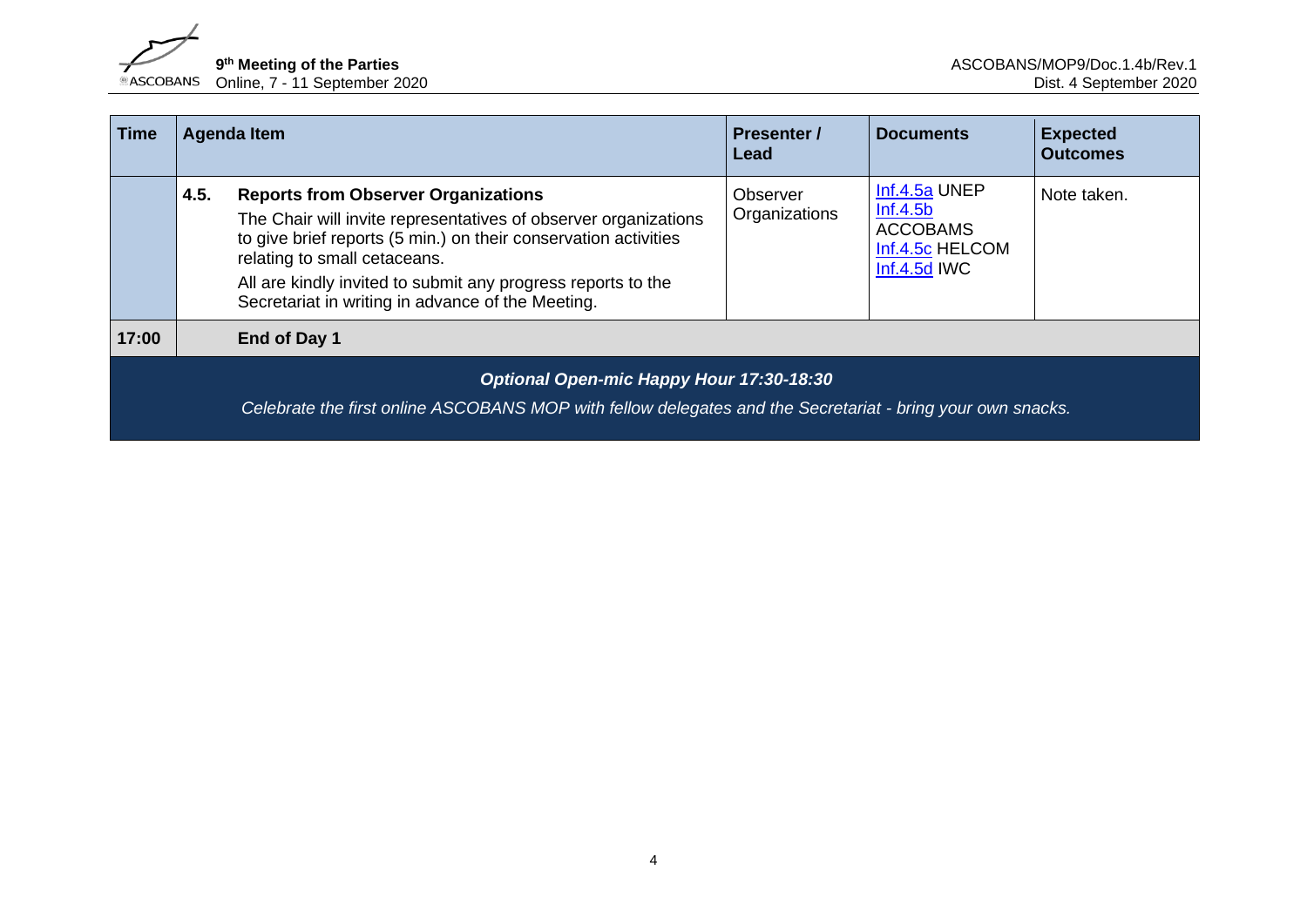9<sup>th</sup> Meeting of the Parties<br> **2020** ASCOBANS Online, 7 - 11 September 2020

| <b>Time</b>                 |      | <b>Agenda Item</b>                                                                                                                                                                                                                                                                  | <b>Presenter /</b><br>Lead               | <b>Documents</b>                                                                                                                   | <b>Expected</b><br><b>Outcomes</b>                     |
|-----------------------------|------|-------------------------------------------------------------------------------------------------------------------------------------------------------------------------------------------------------------------------------------------------------------------------------------|------------------------------------------|------------------------------------------------------------------------------------------------------------------------------------|--------------------------------------------------------|
|                             |      | Day 2 - Tuesday, 8 September 2020                                                                                                                                                                                                                                                   |                                          |                                                                                                                                    |                                                        |
| 10:00                       | 1.5. | <b>Report from the Credentials Committee</b><br>The Chair of the Credentials Committee will present its report.                                                                                                                                                                     | Chair of the<br>Credentials<br>Committee |                                                                                                                                    | Report noted and<br>accepted.                          |
|                             | 7.   | <b>Administrative and Budgetary Issues</b>                                                                                                                                                                                                                                          |                                          |                                                                                                                                    |                                                        |
| 10:00-13:00 incl. breaks    | 7.1. | <b>Financial and Administrative Matters 2017-2020</b><br>The Secretariat will present its report on financial and<br>administrative matters since the 8 <sup>th</sup> Meeting of the Parties.<br>The Secretariat will also introduce the draft resolution.                          | Secretariat                              | Doc.7.1a/Rev.1<br>Report<br>Doc.7.1b/Rev.1<br><b>Draft Resolution</b>                                                              | Report noted.<br>Resolution adopted.                   |
|                             | 7.2. | <b>Financial and Administrative Matters 2021-2024</b><br>The Secretariat will introduce the draft resolution and related<br>budget options proposed.                                                                                                                                | Secretariat                              | Doc.7.2a Draft<br>Resolution<br>Doc.7.2b Proposed<br><b>Budget Options</b>                                                         | Resolution adopted.<br><b>Budget option</b><br>agreed. |
|                             |      | Break 60 min.                                                                                                                                                                                                                                                                       |                                          |                                                                                                                                    |                                                        |
| 14:00                       | 5.   | <b>Strategic and Institutional Issues</b>                                                                                                                                                                                                                                           |                                          |                                                                                                                                    |                                                        |
| 14:00-17:00 incl.<br>breaks | 5.1. | <b>National Reporting</b><br>The Secretariat will introduce the proposed amendments to<br>Resolution 8.1.<br>The Chair will seek guidance from the Meeting on whether it is<br>content to use the current questions in the National Reporting<br>form scheduled for the next cycle. | Secretariat                              | Doc.5.1 Proposed<br>Amendments to<br>Res.8.1<br>Inf.5.1 National<br><b>Reporting Form</b><br>2016-2019<br>Inf.5.1b NR Form<br>2020 | Resolution adopted.<br>Guidance given.                 |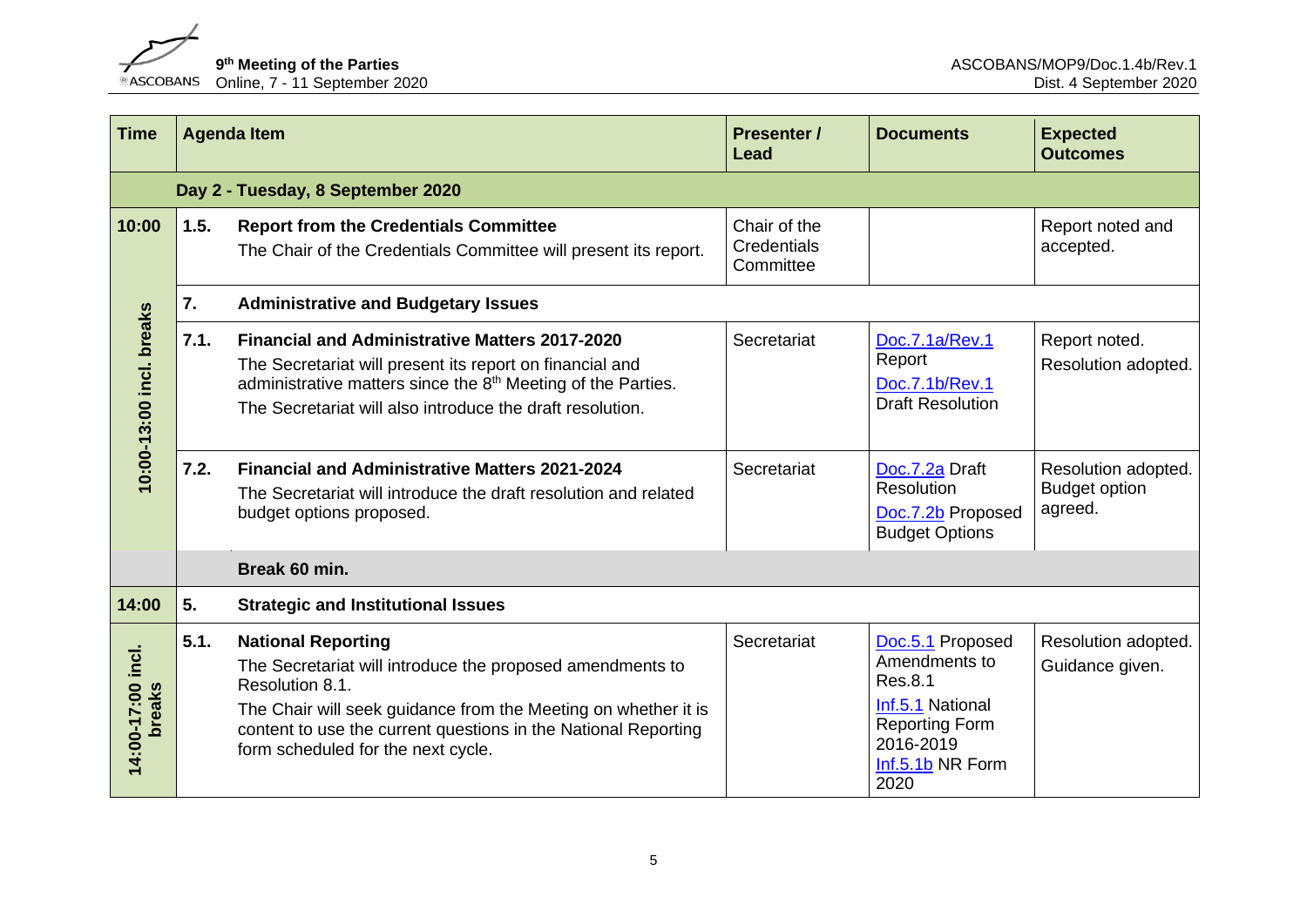9<sup>th</sup> Meeting of the Parties<br>
8ASCOBANS Online, 7 - 11 September 2020

| <b>Time</b>                    |      | <b>Agenda Item</b>                                                                                                                                              | <b>Presenter /</b><br>Lead | <b>Documents</b>                                 | <b>Expected</b><br><b>Outcomes</b>                                 |
|--------------------------------|------|-----------------------------------------------------------------------------------------------------------------------------------------------------------------|----------------------------|--------------------------------------------------|--------------------------------------------------------------------|
| breaks<br>incl.<br>14:00-17:00 | 5.2. | Work Plan for the Advisory Committee and the Secretariat<br>The Secretariat will introduce the draft resolution, including<br>ASCOBANS Work Plan for 2021-2024. | Secretariat                | Doc.5.2/Rev.1 Draft<br>Resolution                | Resolution adopted.                                                |
|                                | 5.3. | <b>Communication, Education and Public Awareness (CEPA)</b><br><b>Plan</b><br>The Secretariat will present a draft ASCOBANS CEPA Plan for<br>2021-2024.         | Secretariat                | Doc.5.3 CEPA Plan                                | Plan approved.                                                     |
|                                | 5.4. | <b>Options for Future Meetings of the Advisory Committee</b><br>The Secretariat will introduce options for Future Meetings of<br>the Advisory Committee.        | Secretariat                | Doc.5.4 Options for<br><b>Future AC Meetings</b> | Format and<br>schedule for future<br><b>AC Meetings</b><br>agreed. |
|                                |      | <b>Drafting / Working Groups</b><br>Potential time for Working Groups to convene to work on draft<br>texts, with the aim of presenting a final draft by Day 5.  |                            |                                                  |                                                                    |
| 17:00                          |      | End of Day 2                                                                                                                                                    |                            |                                                  |                                                                    |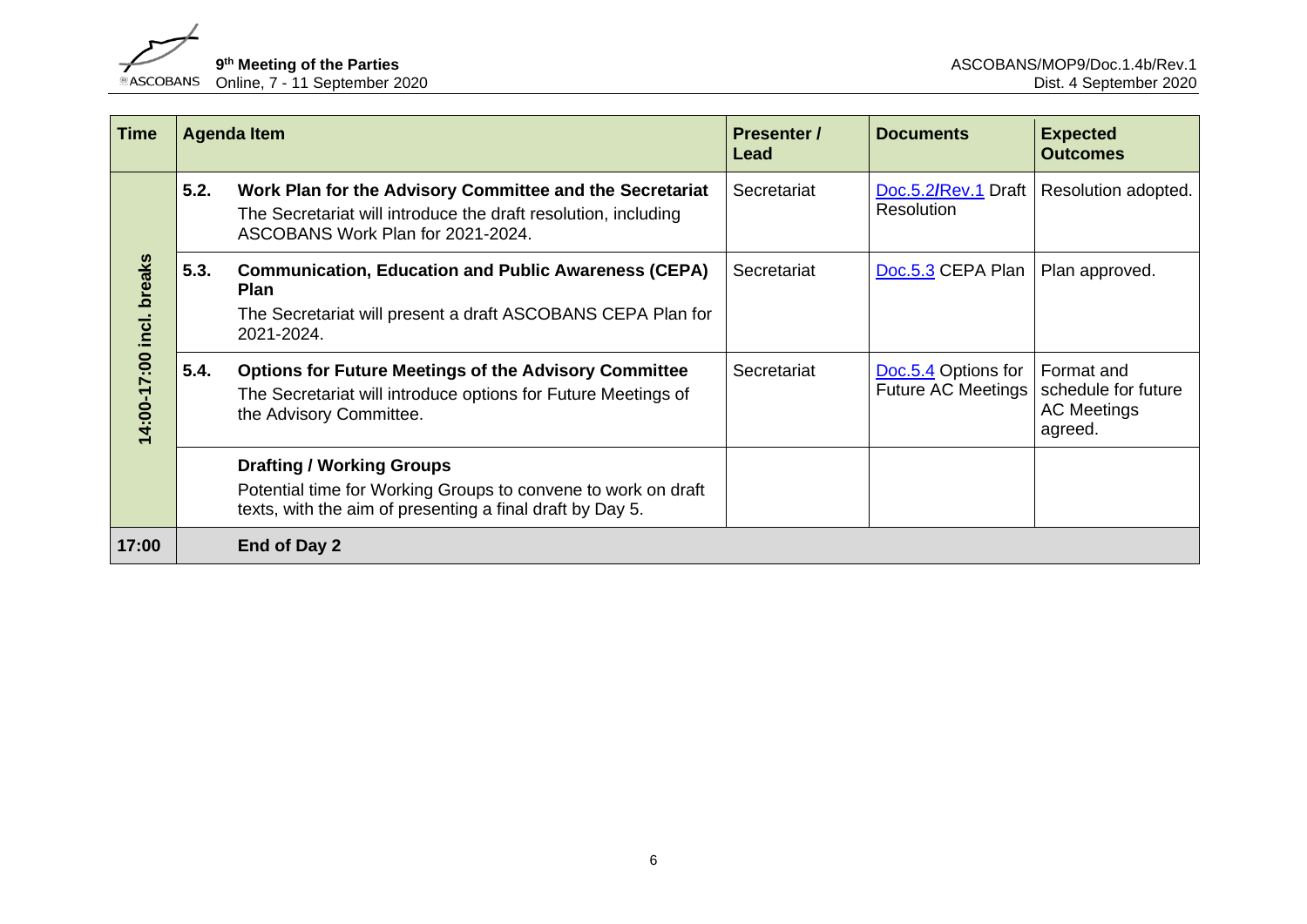9<sup>th</sup> Meeting of the Parties<br> **2020** ASCOBANS Online, 7 - 11 September 2020

| <b>Time</b>              |      | <b>Agenda Item</b>                                                                                                                                                                                                                                                                                                | <b>Presenter /</b><br><b>Lead</b> | <b>Documents</b>                                                                                                          | <b>Expected</b><br><b>Outcomes</b>                |
|--------------------------|------|-------------------------------------------------------------------------------------------------------------------------------------------------------------------------------------------------------------------------------------------------------------------------------------------------------------------|-----------------------------------|---------------------------------------------------------------------------------------------------------------------------|---------------------------------------------------|
|                          |      | Day 3 - Wednesday, 9 September 2020                                                                                                                                                                                                                                                                               |                                   |                                                                                                                           |                                                   |
| 10:00                    |      | <b>Status updates from Working Groups</b><br>Chairs of the Working Groups are invited to inform the Meeting<br>of the status of their respective draft documents, and whether<br>an in-session document (Conference Room Paper, CRP) is<br>available for adoption on the ASCOBANS website.                        | <b>Working Groups</b>             | <b>CRPs</b>                                                                                                               | Status noted.<br>Guidance given.<br>CRPs adopted. |
|                          | 6.   | <b>Further Implementation of the Agreement</b>                                                                                                                                                                                                                                                                    |                                   |                                                                                                                           |                                                   |
|                          | 6.1. | <b>Species Action Plans</b>                                                                                                                                                                                                                                                                                       |                                   |                                                                                                                           |                                                   |
| 10:00-13:00 incl. breaks |      | 6.1.1. Recovery Plan for Baltic Harbour Porpoise (Jastarnia Plan)<br>Chair of the Jastarnia Group will present progress in<br>implementation of the Jastarnia Plan.<br>Chair of the Jastarnia Group will introduce the draft resolution<br>on Baltic Proper Harbour Porpoise, prepared by the Jastarnia<br>Group. | Ida Carlén                        | Doc.6.1.1 Draft Res<br>Inf.6.1.1 ICES<br>Advice on<br>Emergency<br><b>Measures</b><br>Inf.6.1.1b/Rev.1<br>Progress Report | Resolution adopted.<br>Report noted.              |
|                          |      | 6.1.2. Conservation Plan for the Harbour Porpoise Population in<br>the Western Baltic, the Belt Sea and the Kattegat (WBBK)<br>Plan)<br>Chair of the Jastarnia Group will present progress in<br>implementation of the WBBK Plan.                                                                                 | Ida Carlén                        | Inf.6.1.2 Progress<br><b>Report WBBK Plan</b>                                                                             | Report noted.                                     |
|                          |      | 6.1.3. Conservation Plan for Harbour Porpoises in the North Sea<br>(North Sea Plan)<br>Chair of the North Sea Group will present progress in<br>implementation.                                                                                                                                                   | Peter Evans                       | Inf.6.1.3a Progress<br>Report<br>Inf.6.1.3b<br><b>IMR/NAMMCO</b><br>workshop report                                       | Report noted.                                     |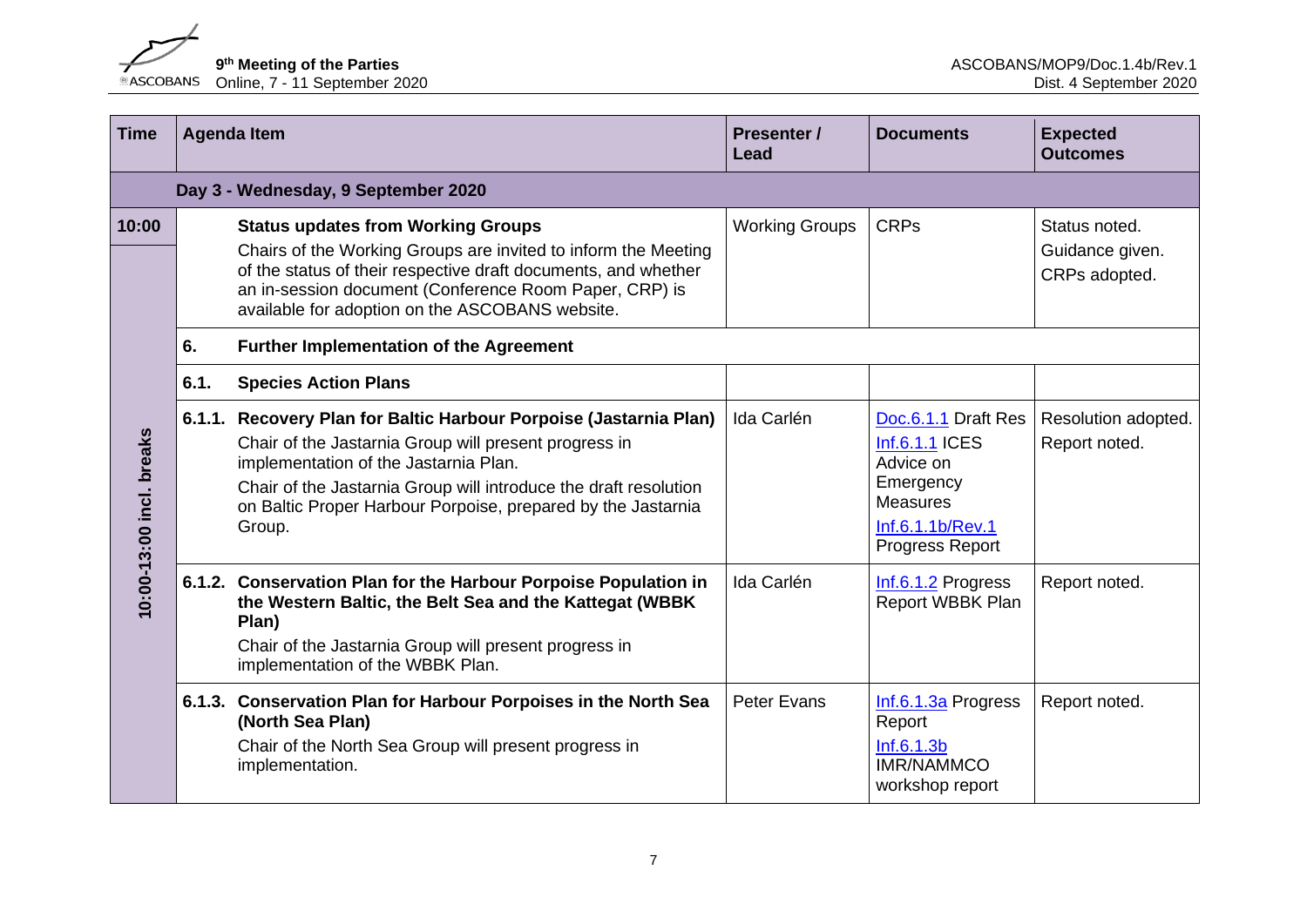

| <b>Time</b>              |      | <b>Agenda Item</b>                                                                                                                                                                                 | <b>Presenter /</b><br>Lead                | <b>Documents</b>                                                                                                       | <b>Expected</b><br><b>Outcomes</b> |
|--------------------------|------|----------------------------------------------------------------------------------------------------------------------------------------------------------------------------------------------------|-------------------------------------------|------------------------------------------------------------------------------------------------------------------------|------------------------------------|
|                          |      | 6.1.4. Species Action Plan for the North-East Atlantic Common<br><b>Dolphin</b><br>Co-chairs of the Steering Group for the SAP will introduce the<br>proposed amendments to Resolution 8.4.        | Sinéad Murphy,<br><b>Florence Caurant</b> | Doc.6.1.4 Proposed<br>amendments to<br><b>Res.8.4</b><br>Inf.6.1.4 Common<br>Dolphin SAP                               | Resolution adopted.                |
|                          |      | Break 60 min.                                                                                                                                                                                      |                                           |                                                                                                                        |                                    |
| 14:00                    | 6.2. | <b>Conservation Issues</b>                                                                                                                                                                         |                                           |                                                                                                                        |                                    |
|                          |      | 6.2.1. Monitoring and Mitigation of Small Cetacean Bycatch<br>Co-chair of the Joint Bycatch Working Group of ACCOBAMS<br>and ASCOBANS will introduce the proposed amendments to<br>Resolution 8.5. | <b>Peter Evans</b>                        | Doc.6.2.1/Rev.1<br>Proposed<br>amendments to<br>Res.8.5                                                                | Resolution adopted.                |
|                          |      | 6.2.2. Ecosystem Approach to Examine Effects of Pressures to Small<br>Cetaceans [cancelled since a draft resolution was not ready by<br>the document deadline]                                     |                                           |                                                                                                                        |                                    |
| 14:00-17:00 incl. breaks |      | 6.2.3. Marine Debris<br>Lead of the Marine Debris Correspondence Group will introduce<br>the Draft Resolution.                                                                                     | <b>Mark Simmonds</b>                      | Doc.6.2.3/Rev.1<br><b>Draft Resolution</b><br>$Inf.6.2.3a$ IWC<br>workshop report<br>Inf.6.2.3b ECS<br>workshop report | Resolution adopted.                |
|                          |      | <b>Drafting / Working Groups</b><br>Potential time for Working Groups to convene to work on draft<br>texts, with the aim of presenting a final draft by Day 5.                                     |                                           |                                                                                                                        |                                    |
| 17:00                    |      | End of Day 3                                                                                                                                                                                       |                                           |                                                                                                                        |                                    |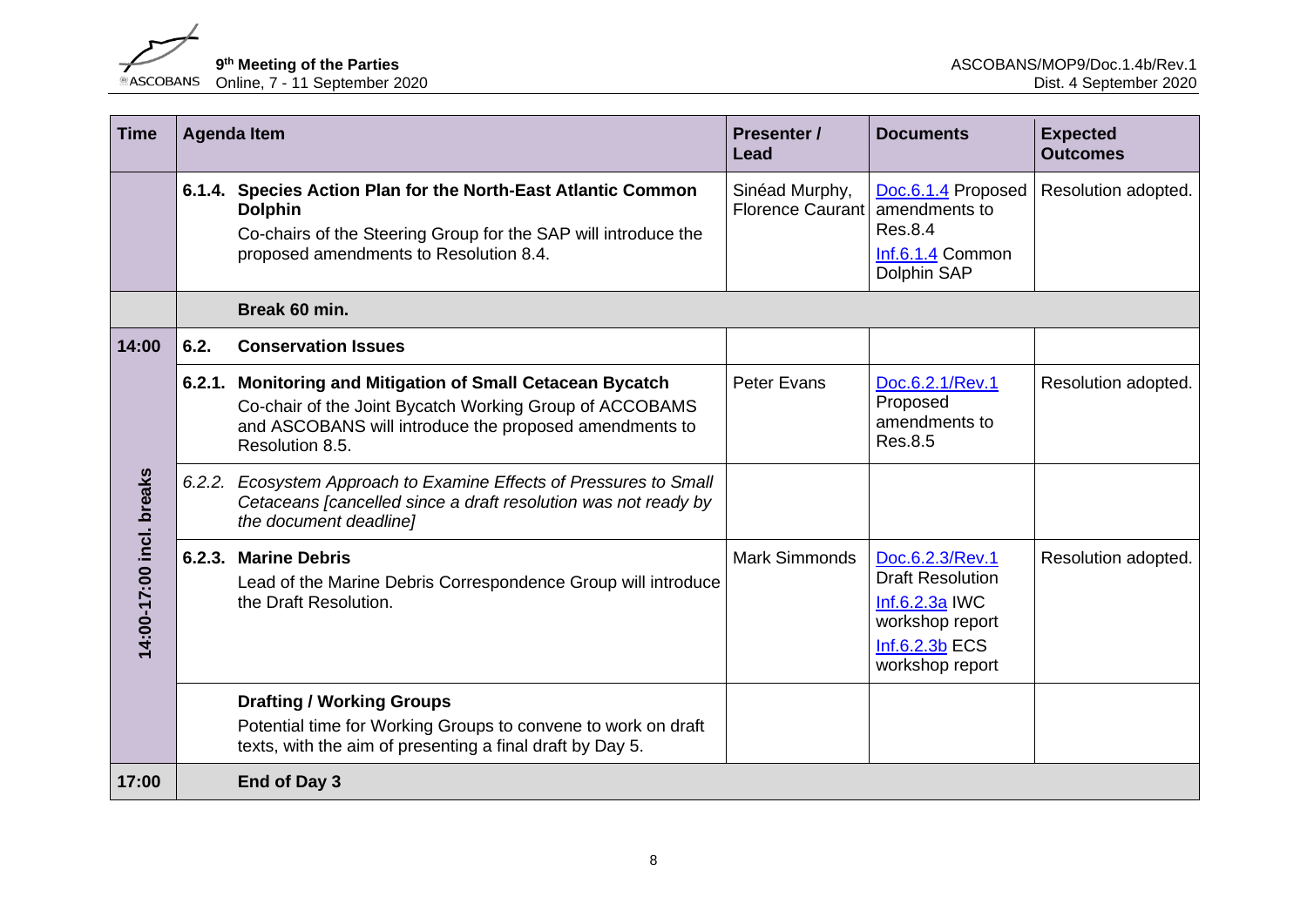9<sup>th</sup> Meeting of the Parties<br> **9th Meeting of the Parties**<br> **9th Meeting of the Parties** 

| <b>Time</b>                       | <b>Agenda Item</b>                                                                                                                                                                                                                                                                        | <b>Presenter /</b><br><b>Lead</b> | <b>Documents</b>                                                                                                                         | <b>Expected</b><br><b>Outcomes</b>                |
|-----------------------------------|-------------------------------------------------------------------------------------------------------------------------------------------------------------------------------------------------------------------------------------------------------------------------------------------|-----------------------------------|------------------------------------------------------------------------------------------------------------------------------------------|---------------------------------------------------|
|                                   | Day 4 - Thursday, 10 September 2020                                                                                                                                                                                                                                                       |                                   |                                                                                                                                          |                                                   |
| 10:00<br>10:00-13:00 incl. breaks | <b>Status updates from Working Groups</b><br>Chairs of Working Groups are invited to inform the Meeting of<br>the status of their respective draft documents, and whether an<br>in-session document (Conference Room Paper, CRP) is<br>available for adoption on the ASCOBANS website.    | <b>Working Groups</b>             | <b>CRPs</b>                                                                                                                              | Status noted.<br>Guidance given.<br>CRPs adopted. |
|                                   | 6.2.4. Resource Depletion<br>Chair of the Resource Depletion Working Group (WG) will<br>introduce the Draft Resolution.                                                                                                                                                                   | <b>Graham Pierce</b>              | Doc.6.2.4 Draft<br>Resolution<br>$Inf.6.2.4$ Interim<br>Report of the WG                                                                 | Resolution adopted.<br>Report noted.              |
|                                   | 6.2.5. Small Cetacean Stranding Response<br>Lead of the correspondence group that drafted the proposed<br>amendments to Resolution 8.10, will introduce the Best Practice<br>on Cetacean Post-mortem Investigation and Tissue Sampling<br>and the proposed amendments to Resolution 8.10. | Andrew<br><b>Brownlow</b>         | Doc.6.2.5a<br>Proposed<br>Amendments to<br>Res.8.10<br>Doc.6.2.5b Best<br><b>Practice Protocol</b><br>Inf.6.2.5a Workshop<br>Report      | Resolution adopted.                               |
|                                   | Break 60 min.                                                                                                                                                                                                                                                                             |                                   |                                                                                                                                          |                                                   |
| 14:00-17:00 incl.<br>breaks       | 6.2.6. CMS Family Guidelines on Environmental Impact<br><b>Assessment for Marine Noise-generating Activities</b><br>The Secretariat will introduce the proposed amendments to<br>Resolution 8.11.                                                                                         | Secretariat                       | Doc.6.2.6a<br>Proposed<br>Amendments to<br>Res.8.11<br>Doc.6.2.6b CMS<br><b>Family Guidelines</b><br>Inf.6.2.6a TSI to the<br>Guidelines | Resolution adopted.                               |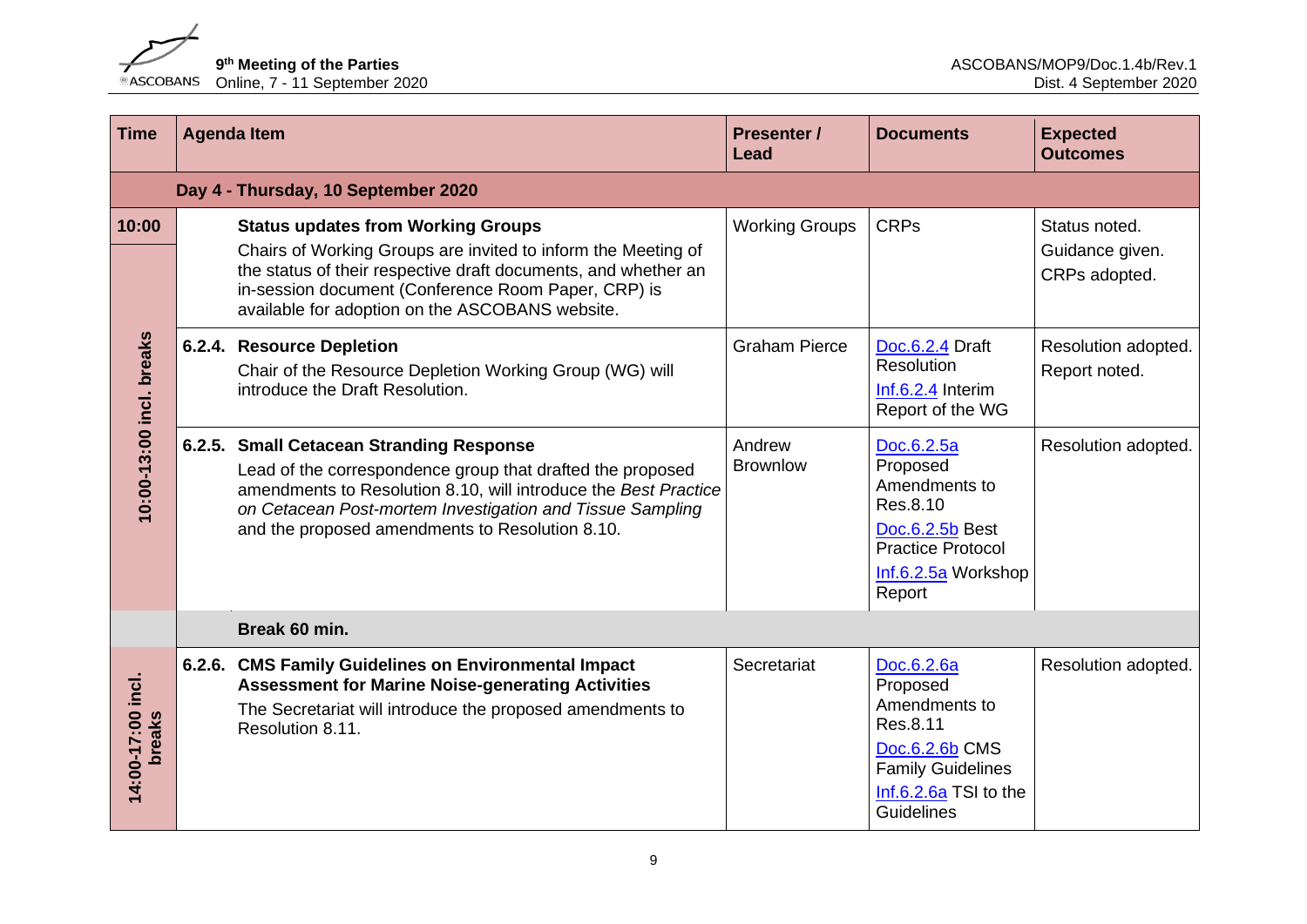

| <b>Time</b>                                  | <b>Agenda Item</b>                                                                                                                                             | <b>Presenter</b> /<br>Lead | <b>Documents</b>                                                                                 | <b>Expected</b><br><b>Outcomes</b> |  |  |
|----------------------------------------------|----------------------------------------------------------------------------------------------------------------------------------------------------------------|----------------------------|--------------------------------------------------------------------------------------------------|------------------------------------|--|--|
|                                              |                                                                                                                                                                |                            | Inf.6.2.6b Action<br>Plan Sonar<br>Inf.6.2.6c Noise<br><b>Mitigation Wind</b><br><b>Turbines</b> |                                    |  |  |
|                                              | <b>Drafting / Working Groups</b><br>Potential time for Working Groups to convene to work on draft<br>texts, with the aim of presenting a final draft by Day 5. |                            |                                                                                                  |                                    |  |  |
| 17:00                                        | End of Day 4                                                                                                                                                   |                            |                                                                                                  |                                    |  |  |
| <b>Drafting / Working Groups (as needed)</b> |                                                                                                                                                                |                            |                                                                                                  |                                    |  |  |